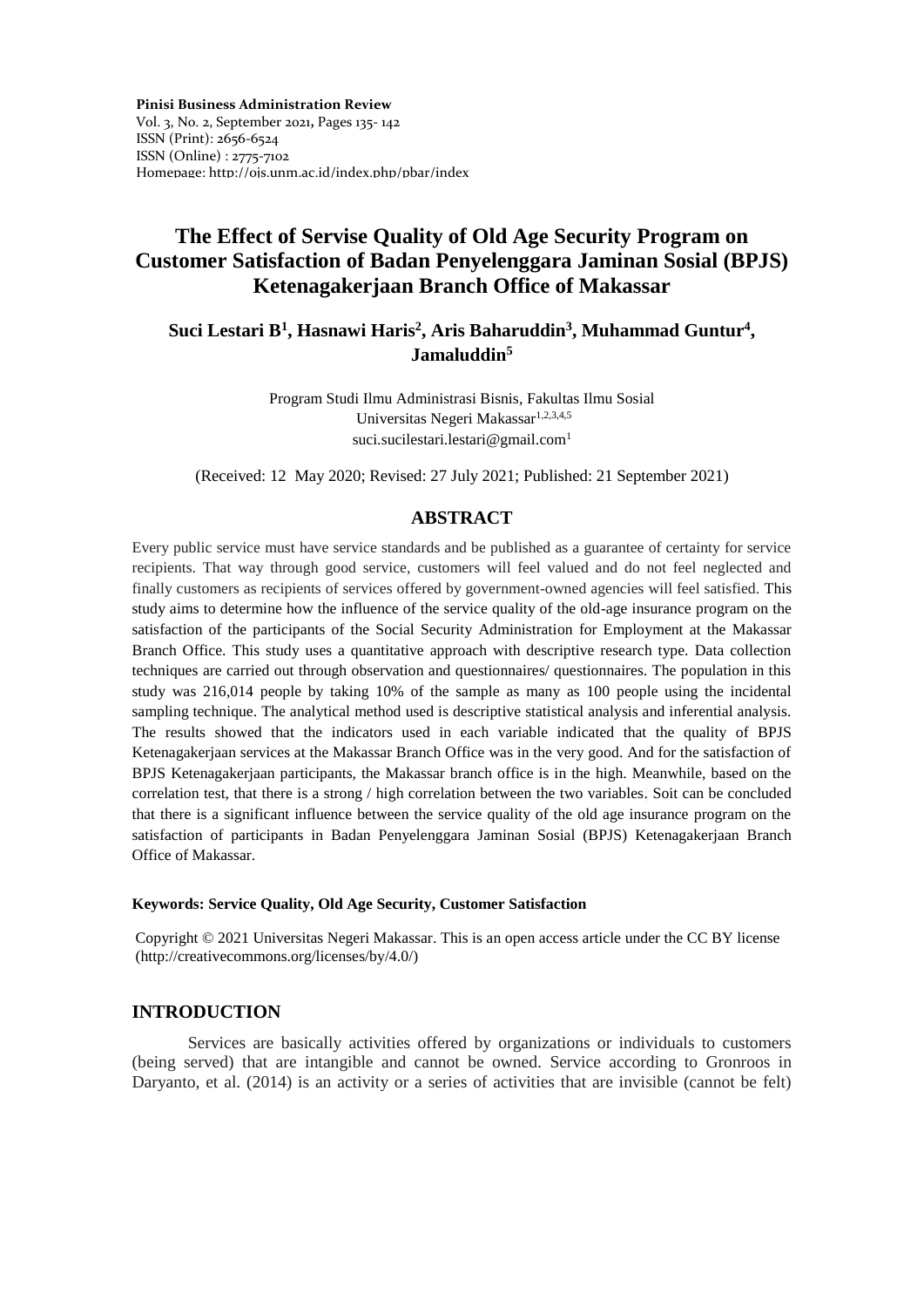Volume 3 Number 2, September 2021. Pages 135-142

that occur as a result of interactions between customers and employees or other things provided by companies providing services intended to solve customer problems. So it can be concluded that service is an activity offered by employees or individuals to customers which is not real which is the result of the interaction between the customer and the employee itself.

According to Tjiptono (2008), service quality is a measure of how good the level of service the company provides and whether it is able to match customer expectations. Service quality is determined by the company's ability to meet customer needs and desires in accordance with customer expectations. Service quality can also be defined as service delivery that aims to exceed the level of customer interest. The types of quality used to assess service quality are as follows: Outcome, namely the quality of the work of service delivery itself. and Process, namely the quality of the service delivery method. So it can be concluded that service quality is an action that starts with customer needs and ends with customer satisfaction who has a positive perception of the quality of service the company has provided. According to Parasuraman in Mamang, et al. (2013) suggested five dimensions used to measure service quality, namely: physical or tangible products, reliability, responsiveness, assurance, and empathy.

The Old Age Security Program or known as old-age savings is a basic protection program for workers that aims to ensure security and certainty against socio-economic risks and is a means of guaranteeing income income for workers and their families as a result of these risks social risks with affordable financing for employers and employees. According to Kertonegoro in yofitasari (2019) Old Age Security (JHT) is an activity to provide compensation when a workforce reaches the age of 56 (fiftysix) years, experiences permanent and total disabilities, dies, leaves Indonesia not to return, and experiences layoffs. with a membership period of at least five years. Basically, the old age savings program (JHT) in Law Number 3 of 1992 is an update of the old age savings program as regulated in Government Regulation Number 33 of 1977 concerning social insurance for workers. The purpose of old age savings as described in Government Regulation No. 33 of 1977, is to form a workforce to meet the minimum needs in old age and their families, and to provide peace of work for workers at unproductive ages.

Customers according to Wijaya (2011) are all people who demand a company to meet certain quality standards, and because of that it will have an influence on company performance. Meanwhile, according to Soedjas (2014) Customers are the focus of any company's business activities. Thus, the customer is the number one person in the company. So that customers are all people who demand the company to meet certain quality standards, and therefore will have an influence on company performance. According to Kotler, et al. (1999) Satisfaction is the level of a person's feelings after comparing the perceived performance (results) compared to his expectations. So the level of satisfaction is a function of the difference between perceived performance and expectations. If the performance is below expectations, the customer is disappointed. If the performance is as expected, the customer is satisfied. If the performance exceeds expectations, the customer is very satisfied, happy or happy. From the definition above, it can be concluded that the customer satisfaction that is reviewed and the customer side is about what customers have felt about the services that have been provided compared to what they want. There are several methods that each company can use to measure and monitor the satisfaction of its customers and those of competitors. According to Kotler in Tjiptono, et al.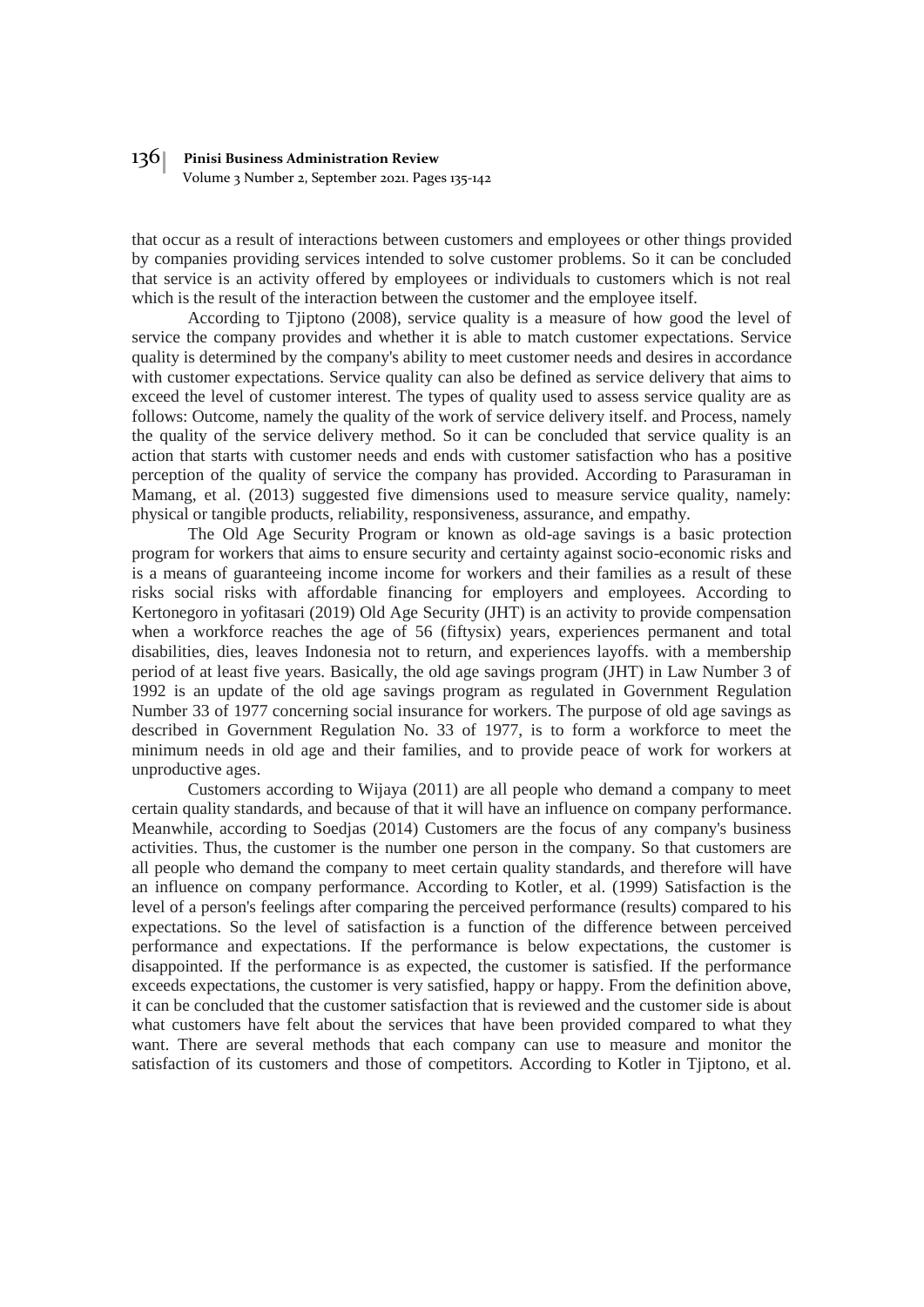(2016) identified four methods for measuring customer satisfaction, namely: complaint and suggestion systems, ghost shopping, lost customer analysis, and customer satisfaction surveys.

Based on the description of the importance of service quality, the old age insurance program, and participant satisfaction, the researchers determined the object of research at the Makassar Branch Office for Social Security Administration (BPJS), namely a state institution engaged in the social security sector that provides protection for workers to overcome certain socioeconomic risks due to employment relationships. From the results of observations made by researchers, there are several obstacles, namely the lack of information about the online queuing system so that participants still come to the office to wait for services and participants still do not understand how to use the BPJSTK application to check the old age insurance balance, which is why research on the effect of quality service to participant satisfaction. The purpose of this study was to examine the effect of the service quality of the old-age insurance program on the satisfaction of participants in the social security administering body (BPJS) for employment at the Makassar branch office.

### **METHOD**

The design used in this research is quantitative research, which is to test hypotheses according to the formulation of the problem under study so that it can be seen whether or not there is a significant correlation between the influence of the quality of old-age insurance program service on the satisfaction of participants in the Social Security Administration for Employment at the Branch Office Makassar. The population that was the target of this study were 216,014 participants in the old age insurance program in 2019. Meanwhile, the sample determination was obtained using the Slovin formula, so that from this calculation the number of samples was determined as many as 100 people. The type of data used in this study is quantitative data, namely data obtained from Employment Social Security Administration Makassar Branch Office in the form of a questionnaire and re-analyzed. While the data sources used are primary data and secondary data. Primary data, namely data obtained from respondents' responses to the question items posed in the questionnaire. Secondary data, namely data obtained from documents and archives at the Makassar Branch Office Employment BPJS which is related to this research.

Data collection techniques used are observation, questionnaires / questionnaires, and documentation. Observation, Conducting direct observation and studying matters related to direct research at Employment Social Security Administration Makassar Branch Office. Questionnaires, asking questions that have been prepared in writing by distributing questionnaires and accompanied by alternative answers that will be given to respondents. Documentation, documentation is needed to strengthen research results.

### **RESEARCH RESULTS AND DISCUSSION**

Respondents' response data regarding Service Quality at Employment Social Security Administration Branch Office Makassar, then for the first indicator, namely physical products, regarding the completeness of facilities, comfort in the waiting room, and cleanliness and appropriateness of the building where the majority of respondents gave agreed answers, namely 67 people (67, 0%), based on observations made by researchers at the Makassar Branch of the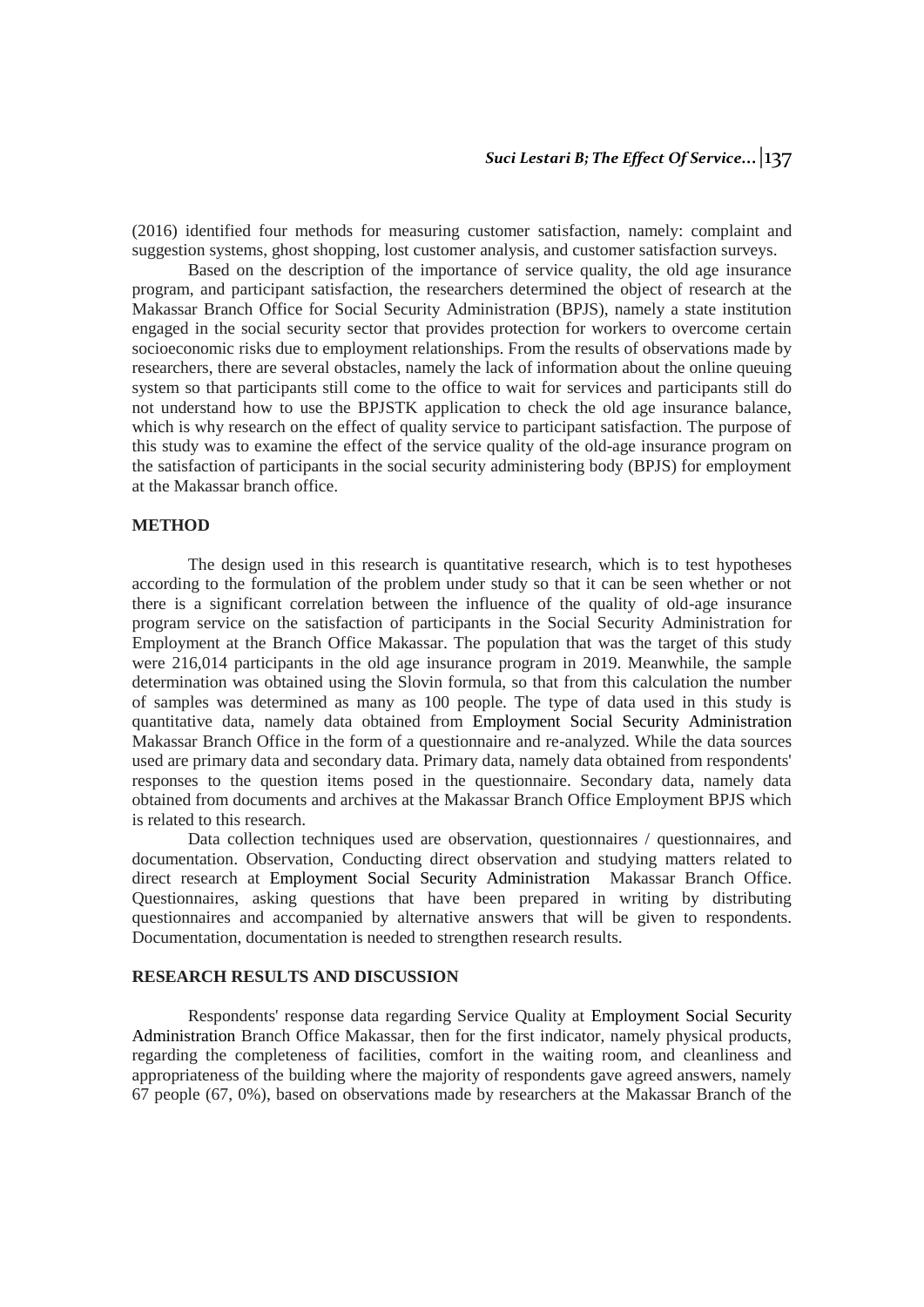Volume 3 Number 2, September 2021. Pages 135-142

Employment Social Security Administration office, showing complete office facilities for participants, comfortable waiting rooms, maintained cleanliness and buildings that are still in proper condition, the second indicator is reliability, explaining the disbursement process JHT program funds for participants are carried out on time, suitability in the amount of JHT program fund disbursement, as well as ease in checking the details of JHT balances where the majority of respondents gave agreed answers, namely 69 people (69.0%), based on observations made by researchers at the Employment Social Security Administration Branch office Makassar, shows that the participant's JHT fund disbursement process has been carried out on time with a period of time given for seven days from the file verification process to the disbursement of funds, and at this time a BPJSTK application is available which makes it easier for participants to check the details of JHT balance anywhere. However, checking balances without an application is still in effect because there are still some participants who don't know about the application, the third indicator is responsiveness, regarding the willingness of employees to help participants, clarity of information about the service programs offered, the speed of employees serving participants, which is dominated by the most respondents' answers. is agree, namely as many as 64 people (64.0%), based on observations made by researchers at the Makassar Branch of the Employment Social Security Administration office, it shows that there are some employees who can respond well to participants, and clear information is available about the service program, namely by providing pamphlets in Employment Social Security Administration area.

Then the fourth indicator is assurance, regarding the implementation of services in accordance with working hours procedures, vehicle safety in the parking area, as well as the friendliness and politeness of employees in serving participants with the most respondents' answers is agreeing with the number of respondents as many as 41 people (41.0%), based on observations conducted by researchers at the Makassar branch of the Employment Social Security Administration office, showed that service procedures were in accordance with working hours, namely from 09.00 - 15.00 WITA, certainty of security in the parking area because there were two parking attendants, as well as CCTV to monitor. While the fifth indicator, namely empathy, explains the employee's concern in understanding each participant's complaint, employees are able to communicate well with participants and employees provide the same treatment to participants with the majority of respondents giving agreed answers with the number of respondents as many as 46 people (46.0%). observations made by researchers at the Makassar branch of the Employment Social Security Administration office indicated that employees could communicate well with participants and receive participant complaints, for example complaints about the lengthy process for managing Employment Social Security Administration cards. From all the percentage level results in the five indicators contained in the service quality variable of the JHT program, it was found that the service quality at the Makassar Branch Office Employment Social Security Administration was in the very good category with a percentage rate of 81.84 percent.

In the responses of respondents regarding participant satisfaction at the Makassar Branch Office for Employment BPJS, the first indicator is the complaint and suggestion system, regarding the opportunity for participants to submit complaints and suggestions directly, through special telephone lines, and through social media, with the majority of respondents giving agreed answers, namely as many 67 people (67.0%). This indicator shows that the office makes it easy for participants to provide complaints and suggestions, for example the existence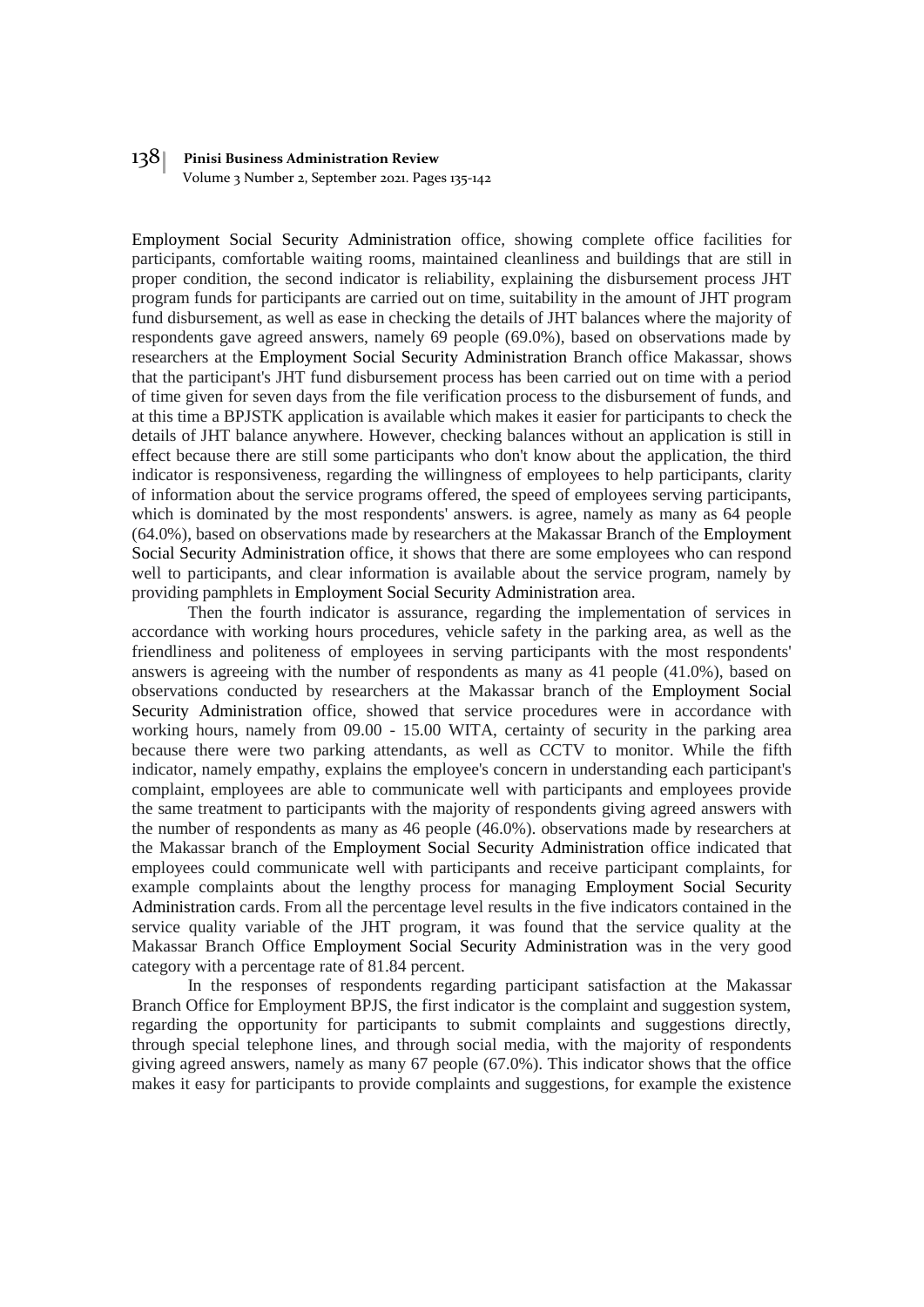of social media and telephone lines and a special website address for the Makassar Branch of Employment Social Security Administration to assess the quality of Employment Social Security Administration services. However, some participants felt that their complaints were still being responded to slowly. The second indicator is ghost shopping / mystery shopping regarding good complaint handling and comparative studies with other government office services with the majority of respondents' answers that agree, namely 37 people (37.0%), this indicator is that participants are still unable to state that the Employment Social Security Administration office services are more both from other offices. The third indicator is the lost customer analysis regarding existing equipment and equipment that has followed technological developments, taken further policies / improvements, and the service at Employment Social Security Administration Makassar Branch Office has been good with the majority of respondents giving agreed answers, namely 58 people (58.0%), This indicator shows that participants assess that the technology improvements used in the Employment Social Security Administration office are good enough and employees are able to respond to questions about information that participants do not understand. From all the percentage level results in the three indicators contained in the Employment Social Security Administration participant satisfaction variable, it was found that participant satisfaction at the Makassar Branch Office Employment Social Security Administration was in the high category with a percentage rate of 79 percent.

The results of this study indicate that the results of the T test analysis show that the value of T-count, which is 9.7171, is greater than the T-table value, which is 1.992, this means that there is a partially significant influence between the quality of JHT program services on the satisfaction of Employment Social Security Administration participants in Makassar Branch Office. So that the hypothesis proposed, namely "there is a significant influence between the quality of JHT program services on the satisfaction of participants in the Social Security Administration (BPJS) Employment" is accepted. From the results of the correlation test between service quality and participant satisfaction, it was obtained a correlation of 0.701 in the interval 0.60 - 0.799, which means that the contribution of service quality to participant satisfaction has a strong / high level of influence.

#### **CONCLUSION**

Based on the results of the study, several conclusions will be presented, namely, the service quality at the Makassar branch office is in the very good category, where the participants who are major respondents choose to agree on the questions that have been formulated in five indicators on service quality variables, namely indicators of products. physical, reliability, responsiveness, assurance, and empathy. The level of participant satisfaction at the Makassar branch office of Employment Social Security Administration is in the high category. This is because the majority of participants choose to agree with the questions formulated in the participant satisfaction indicators, namely the complaint and suggestion system, ghost shopping, lost customer analysis. There is a significant influence between service quality on participant satisfaction, where from the results of the analysis of the T test the value of T count is greater than T table, which means that the contribution of service quality to participant satisfaction has a strong / high level of influence. It is suggested that the Makassar Branch Office Employment Social Security Administration can improve the quality of service for the convenience and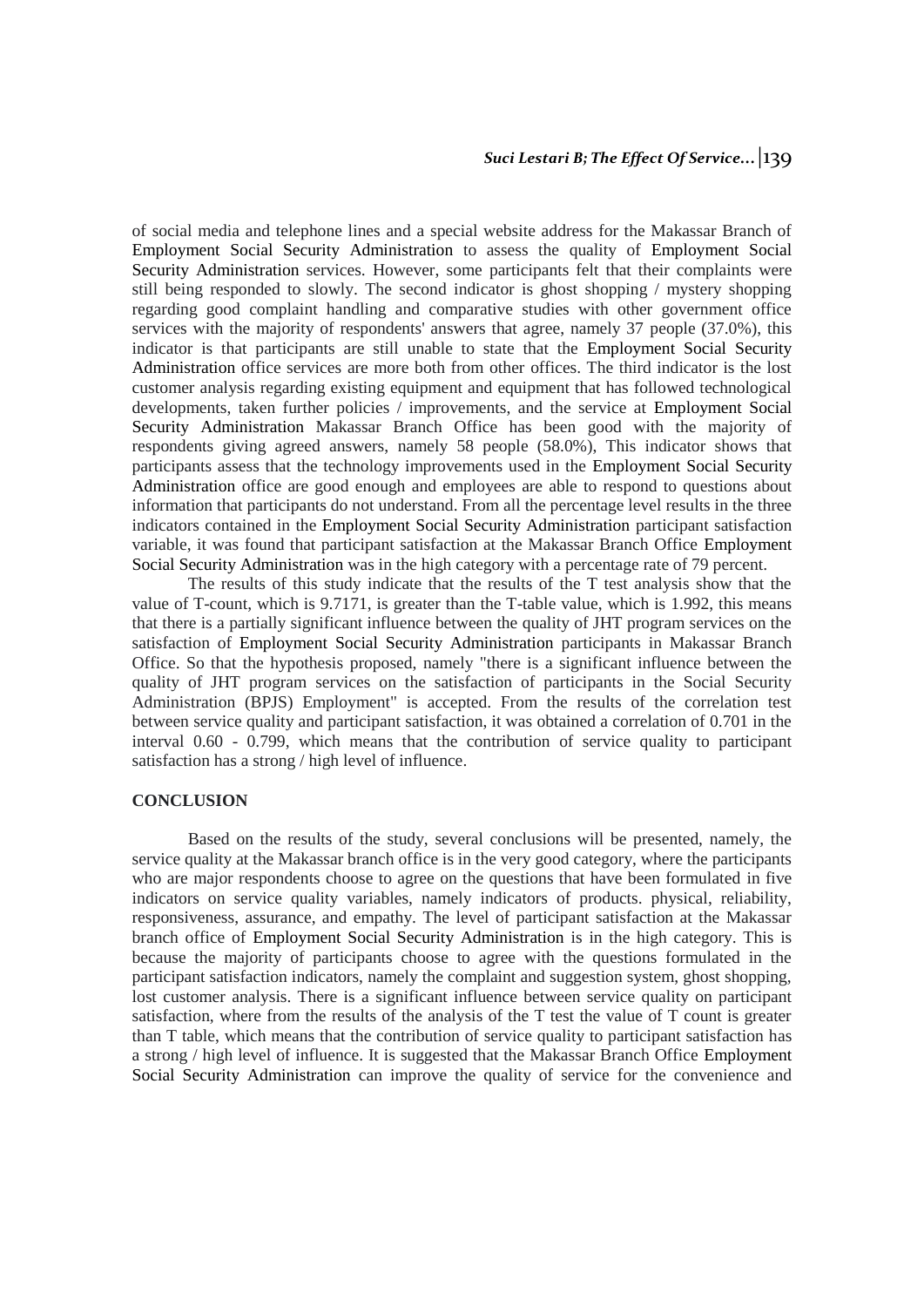Volume 3 Number 2, September 2021. Pages 135-142

safety of service users at the Makassar Branch Office Employment Social Security Administration so that the satisfaction created by participants can be even better.

### **BIBLIOGRAPHY**

- Asyhadie, Z. (2008). Aspek Aspek Hukum Jaminan Sosial Tenaga Kerja di Indonesia. Jakarta: Grafindo Persada.
- Daryanto, & Setyobudi, I. (2014). Konsumen dan Pelayanan Prima. Yogyakarta: Gava Media.
- Farizal, B. (2013). Pengaruh Kualitas Pelayanan terhadap Kepuasan Konsumen Tiket pada PT. ARTHA BANGUN CEMERLANG TOUR AND TRAVEL. Jurnal Ilmu dan Riset Manajemen, 2(7), 2–16.
- index @ www.lapor.go.id. (n.d.). Diambil dari https://www.lapor.go.id/
- Henni Zainal, Muhammad Rakib, Andi Idham Ashar, Darmawati Manda, Andi Tenry Sose, Ignasius Setitit. (2020). Strategy of human resources development in improving performance Apparatus in the Bone Regency Regional Inspectorate. *Pinisi Business Administration Review*, *2*(1).
- Zainal, H., & Farwita, S. (2019). An Analysis of Customer Satisfaction in Ambon City Water Supply Company, (Iconetos), 65–71.
- Kotler, P., & Santoso, S. (1999). Manajemen Pemasaran di Indonesia. Jakarta: Salemba Empat.
- Kuswadi. (2004). Cara Mengukur Kepuasan Konsumen. Jakarta: Elex Media Kompotindo.
- Lupiyoadi, R. (2001). Manajemen Pemasaran Jasa: Teori dan Praktik. Jakarta: Salemba Empat.
- Margrit, A. (2019). Semester I/2019, Pencairan Klaim Jaminan Hari Tua Tembus Rp12,4 Triliun. Diambil 19 Januari 2020, dari https://finansial.bisnis.com/read/20190815/215/1136736/semester-i2019-pencairan-klaimjaminan-hari-tua-tembus-rp124-triliun
- Nasution, M. N. (2015). Manajemen Mutu Terpadu (ke 3). Bogor: Ghalia Indonesia.
- Nazir, M. (2017). Metode Penelitian (Ke 11). Bogor: Ghalia Indonesia.
- Nuraeni. (2016). Pengaruh kualitas Pelayanan PT. PLN (Persero) Terhadap Kepuasan Pelanggan di Kabupaten Sinjai (Studi Kasus Rumah Tangga Tarif 900 Va). Makassar: Fakultas Ilmu Sosial Universitas Negeri Makassar.
- Nurvadilla. (2018). Pengaruh Kualitas Pelayanan Terhadap Kepuasan Pemohon KTP EL. Pada Kantor Dinas Kependudukan dan Pencatatan SIpil Kabupaten Luwu. Makassar: Fakultas Ilmu Sosial Universitas Negeri Makassar.
- Pedoman Penulisan Skripsi. (2015). Makassar: Berkah Utami.
- Prahara, H. (2017). 2017, Penambahan Peserta BPJS Ketenagakerjaan Lampaui Target. Diambil 19 Januari 2020, dari Kompas website: https://ekonomi.kompas.com/read/2017/12/10/120800326/2017-penambahan-peserta-bpjsketenagakerjaan-lampaui-target
- Republik Indonesia. Peraturan Pemerintah Indonesia No. 46 Tahun 2015 Tentang Penyelenggara Program Jaminan Hari Tua. (n.d.).
- Riduwan, & Sunarto. (2013). Pengantar Statistika: Untuk Penelitian Pendidikan, Sosial, Ekonomi, Komunikasi dan Bisnis. Bandung: Alfabet.
- Sangadji, E. M., & Sopiah. (2013). Perilaku Konsumen : Pendekatan Praktis. Yogyakarta: Andi **Offset**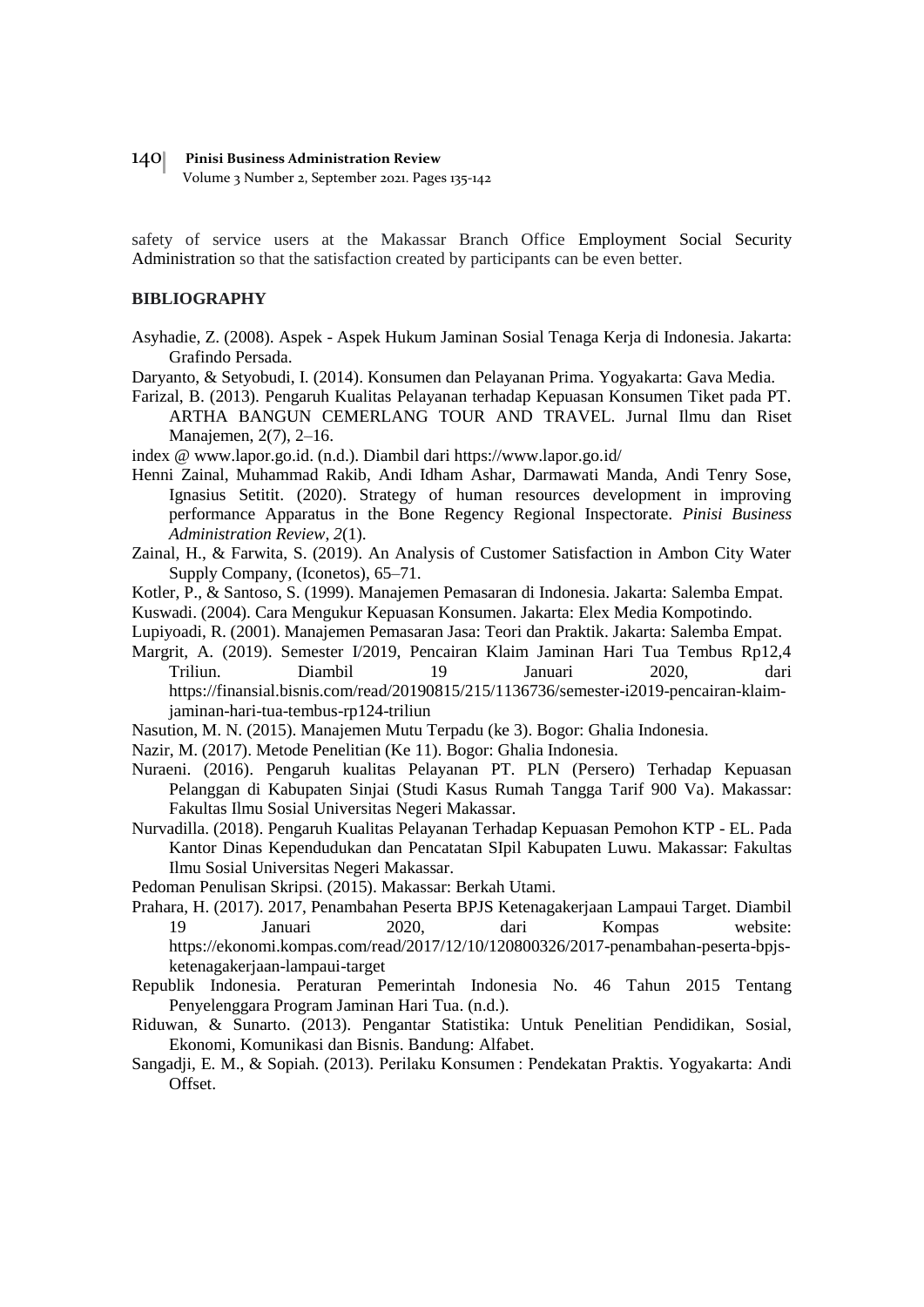- Sholiha, A. F., & Warsono, H. (2018). Analisis Kualitas Pelayanan Program Jaminan hari Tua Badan Penyelenggaraan Jaminan Sosial (BPJS) Ketenagakerjaan Cabang Ungaran. Journal Of Public Policy And Management Review, 7(4), 180–191.
- Simon, K., Utami, C. W., & Padmalia, M. (2016). Pengaruh Kualitas Layanan Terhadap Kepuasan Pelanggan Surya Nalendra Sejahtera Tours & Travel. PERFORMA, 1(3), 382– 387.
- Soedjas, T. (2014). Layanan Wow Untuk Pelanggan. Yogyakarta: Media Pressindo.
- Sudijono, A. (2018). Pengantar Statistik Pendidikan (Ke 27). Yogyakarta: Raja Grafindo Persada.
- Sugiyono. (2013). Metode Penelitian Bisnis (Ke 17). Bandung: Alfabeta.
- Sutopo, & Suryanto, A. (2006). Pelayanan Prima. Jakarta: Lembaga Administrasi Negara.
- Tendi. (2019). Meningkat 13,2% BPJS Ketenagakerjaan Bayarkan Klaim sebanyak Rp 24 Triliun di 2018. Diambil 19 Januari 2020, dari keuangan kontan website: https://keuangan.kontan.co.id/news/meningkat-132-bpjs-ketenagakerjaan-bayarkan-klaimsebanyak-rp-24-triliun-di-2018
- Tjiptono, F. (2008). Service Manajemen Mewujudkan Layanan Prima. Yogyakarta: Andi Offset.
- Tjiptono, F. (2014). Pemasaran Jasa. Yogyakarta: Andi Offset.
- Tjiptono, F., & Chandra, G. (2016). Service, Quality, dan Satisfaction. Yogyakarta: Andi Offset.
- WIjaya, T. (2011). Manajemen Kualitas Jasa. Jakarta: Indeks.
- Yofitasari, P. (2019). Analisis pengaruh kualitas pelayanan atas klaim program jaminan hari tua (JHT) terhadap kepuasan konsumen dalam perspektif Islam: studi kasus di kantor BPJS Ketenagakerjaan Cabang Ungaran. UIN Walisongo Semarang.
- Yusuf, A. M. (2017). Metode Penelitian : Kuantitatif, Kualitatif & Penelitian Gabungan (Ke-4). Jakarta: Fajar Interpratama Mandiri.